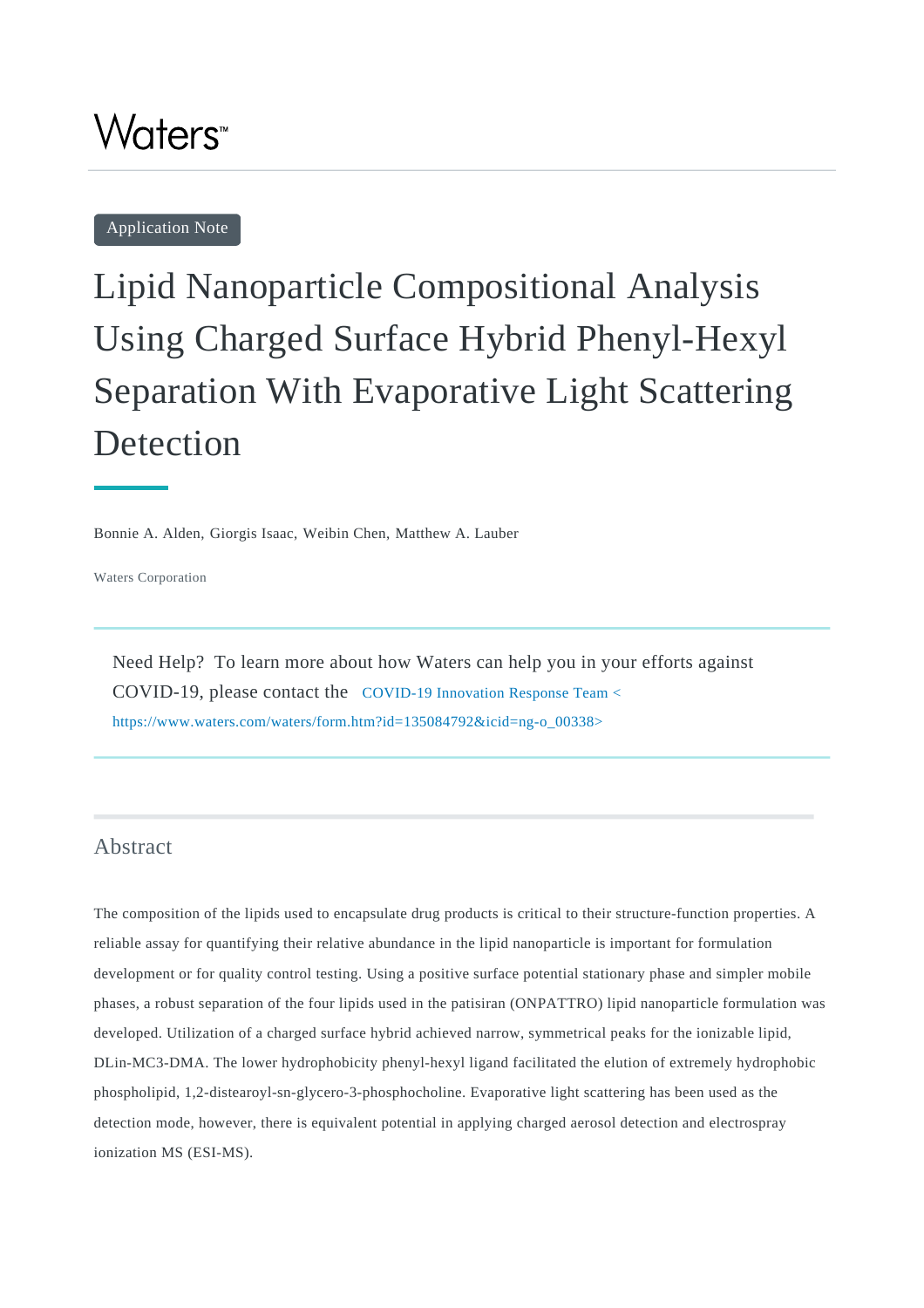#### Benefits

- Simple mobile phase composition that is compatible with both ELS and MS detection
- ACQUITY UPLC Premier CSH Phenyl-Hexyl Column Technology produces a sharp, narrow peak for the ionizable, cationic lipid, DLin-MC3-DMA
- Lower hydrophobicity phenyl-hexyl ligand facilitates the elution of extremely hydrophobic analytes such as DSPC (1,2-distearoyl-sn-glycero-3-phosphocholine)

## Introduction

Research into and the pharmacology of lipid nanoparticles is exploding as a result of the proven effectiveness of encapsulated small interfering RNA (siRNA) and new mRNA-based vaccines, the success of which depends on the availability of a safe and efficient delivery vehicle. Lipids used in the particle formation can impart higher bioavailability of the packaged RNA and provide stability to the overall structure of formulated drug. The optimization of lipid nanoparticle formulations is best exemplified by the development of patisiran (ONPATTRO), the first siRNA-based drug approved by the US Food and Drug Administration (FDA) in 2018. The knowledge gained during its development has certainly contributed to the rapid development of COVID-19 mRNA vaccines.<sup>1</sup>

The increasing use of lipid nanoparticle technology for drug delivery brings with it the need for a fast, robust chromatographic analysis to determine the relative amounts of lipids in the formulation. In this application note, we demonstrate the advantage of a lower hydrophobicity stationary phase modified with a positive charged surface potential as a very useful starting point for the compositional analysis of lipid nanoparticles. A common challenge when developing a reversed-phase separation is achieving a desired level of retention. Often, this challenge is in encountered with small, polar acids that are difficult to retain. Conversely, this challenge can present itself with very hydrophobic compounds, like lipids, wherein it can be difficult to access enough eluotropic strength to elute the analyte. For this reason, we have evaluated six different reversed-phase stationary phases for their applicability to separate the compounds found in the lipid nanoparticles of patisiran. The analytical objective of this work was to separate the four lipid peaks within a six-minute gradient and to produce narrow, symmetrical peaks for each lipid used in the patisiran drug product (Figure 1). Evaporative light scattering was employed as the detection mode for the study, but with the volatile mobile phase that has been applied, there is equivalent potential in applying charged aerosol detection and electrospray ionization MS (ESI-MS).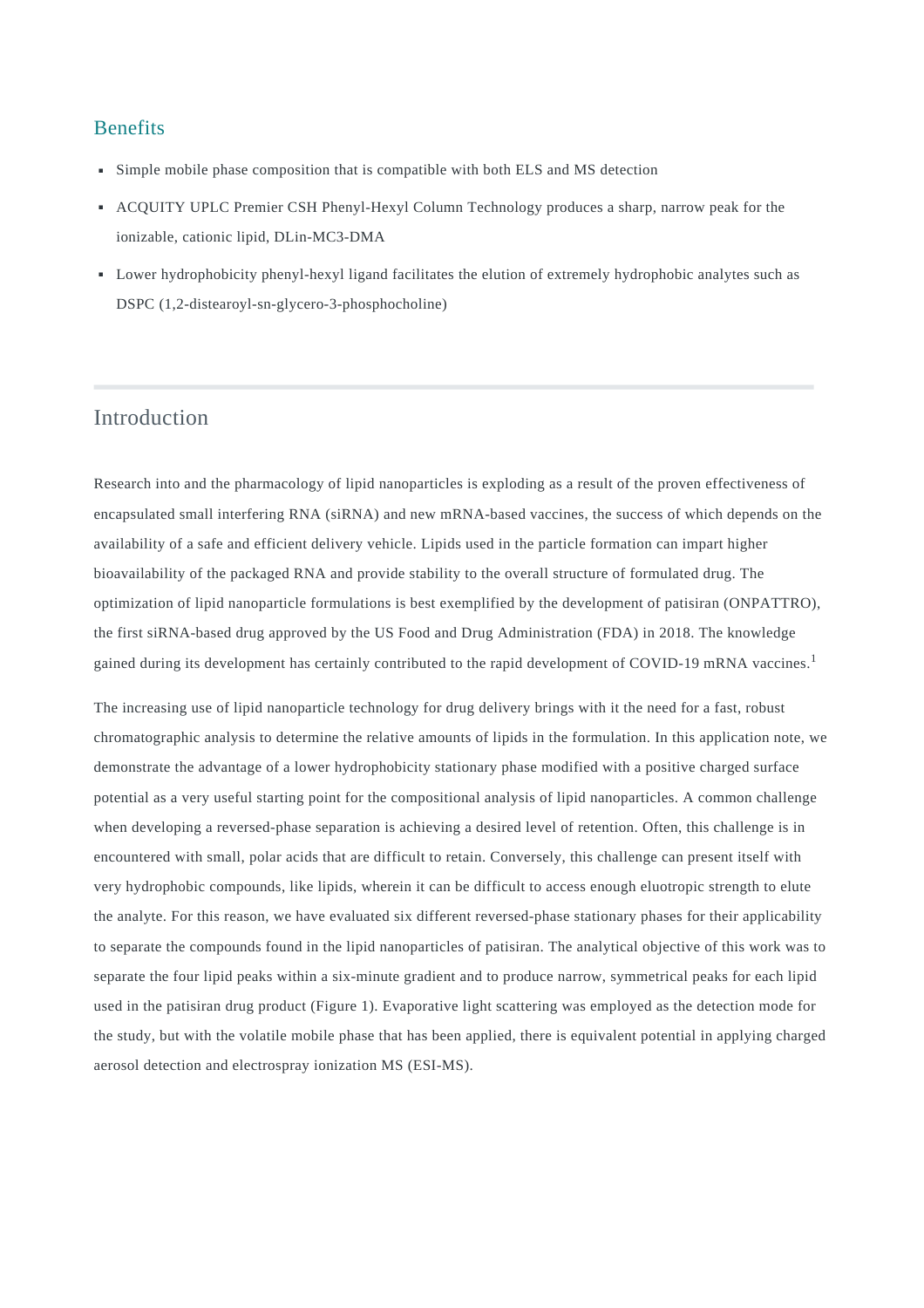

a) PEG<sub>2000</sub>-C-DMG 1,2-dimyristoyl-rac-glycero-3methoxypolyethylene glycol-2000



1,2-distearoyl-sn-glycero-3phosphocholine



b) DLin-MC3-DMA (6Z,9Z,28Z,31Z)-heptatriacont-6,9,28,31tetraene-19-yl 4-(dimethylamino) butanoate



d) Cholesterol 3β-Hydroxy-5-cholestene

*Figure 1. Chemical structure of the four lipid nanoparticle components.*

## Experimental

## Retention Factor Test Conditions

Retention factors were determined using the small molecule marker, acenaphthene, to establish the relative hydrophobicities for the columns. The mobile phase used was acetonitrile and water 70/30, (v/v), and the flow rate was 300  $\mu$ /minute. Sample concentration was thiourea 10  $\mu$ L/mL (V<sub>o</sub>) and acenaphthene 200  $\mu$ g/mL.

| Data management: | Empower 3 Chromatography Data Software |  |
|------------------|----------------------------------------|--|
|                  | FR4                                    |  |
|                  |                                        |  |
| LC system:       | <b>ACQUITY UPLC I-Class</b>            |  |
|                  |                                        |  |
| Detector:        | ACQUITY UPLC Photodiode Array Detector |  |
|                  |                                        |  |
| Wavelength:      | $254 \text{ nm}$                       |  |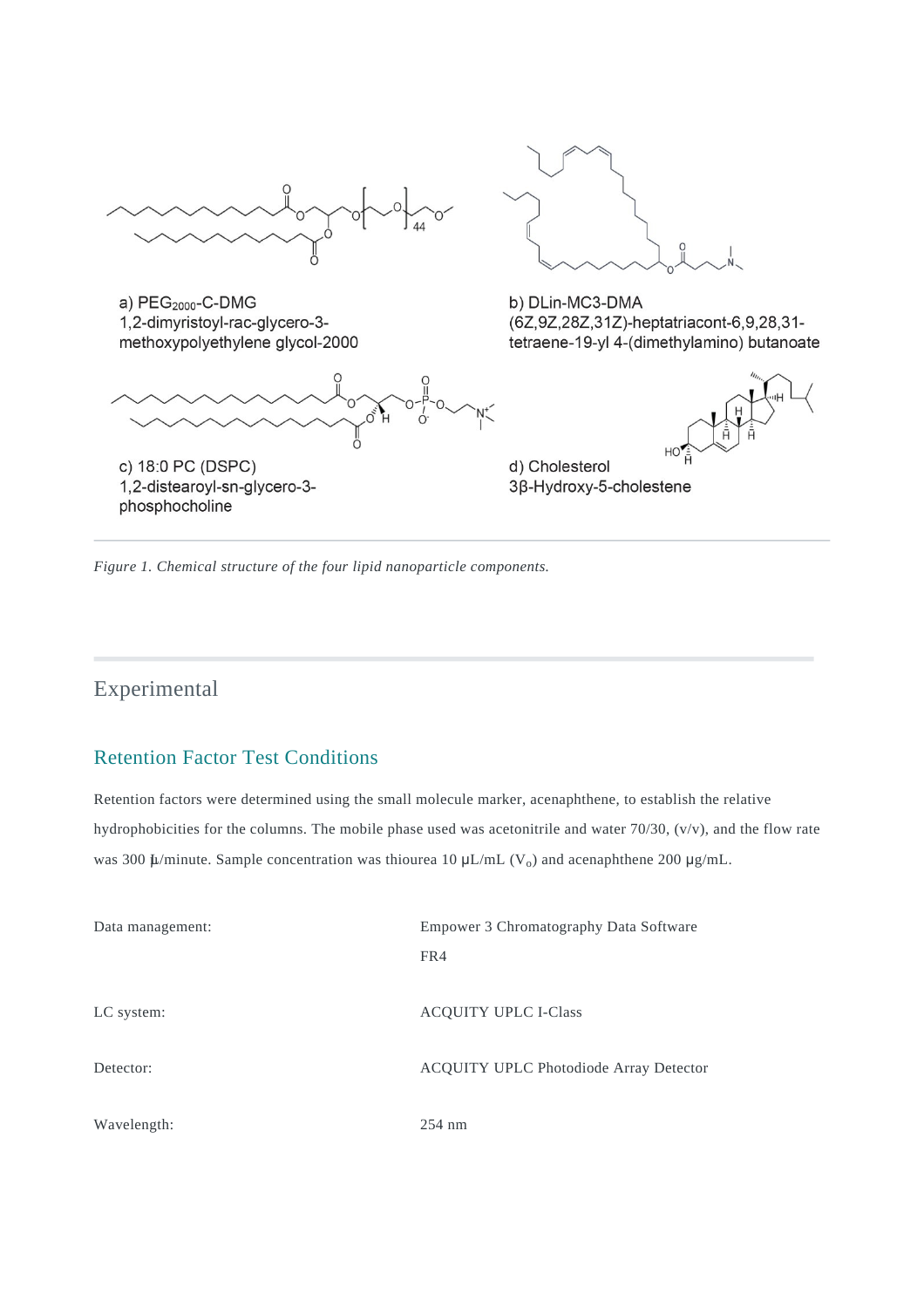| Column temp.:     | 30 °C        |
|-------------------|--------------|
| Sample temp.:     | 24 °C        |
| Injection volume: | $1.5 \mu L$  |
| Flow rate:        | $0.3$ mL/min |

## Lipid Analysis Test Conditions

The following experimental conditions were used to analyze the four lipids referenced in the ONPATTRO prescribing information document (Figure 1).

*Note: The ACQUITY UPLC Evaporative Light Scattering Detector does not employ high performance surfaces and is identified by the blue exterior panels. There are components in this detector which may impact recovery of metalsensitive analytes such that an analyst may want to consider method conditions and sample passivation to mitigate losses and peak tailing.*

| Data management:        | Empower 3 Chromatography Data Software<br>FR4       |
|-------------------------|-----------------------------------------------------|
| LC system:              | <b>ACQUITY Premier Quaternary System</b>            |
| Detector:               | <b>ACQUITY UPLC Evaporative Light</b><br>Scattering |
| Gas pressure:           | 40.0 psi                                            |
| Nebulizer mode:         | Heating                                             |
| Power level:            | 70%                                                 |
| Drift tube temperature: | 48 °C                                               |
| Column temp.:           | $50\ ^{\circ}\textrm{C}$                            |
| Sample temp.:           | $24~^\circ\mathrm{C}$                               |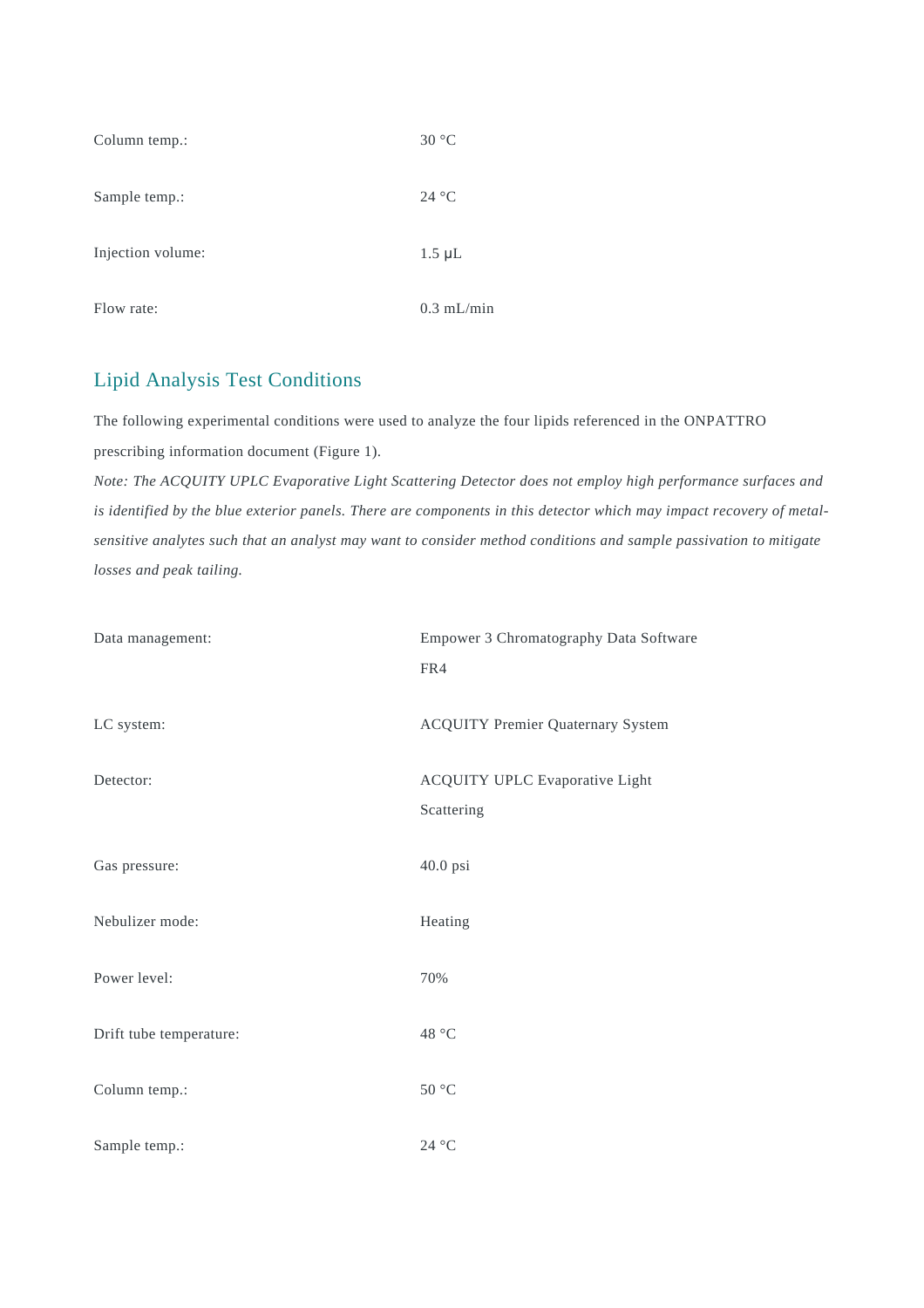Injection volume: 3 μL

Flow rate: 0.4 mL/min

Linear gradients using 0.1% formic acid in acetonitrile were initially applied to evaluate which of the stationary phases provided the best starting point for further method optimization. Gradient 1, delivering 60% mobile phase B to 100% mobile phase B in six minutes, used 0.1% formic acid in 100% water as mobile phase A (MP A) and 0.1% formic acid in 100% acetonitrile as mobile phase B (MP B). A two-minute hold at 100% mobile phase B was programmed to elute lipids that were not eluting within the six-minute gradient window. The total run time was 12 minutes. Gradient 2 used mobile phases with a constant amount of isopropanol added to both MP A and MP B, replacing 10% of the acetonitrile. Mobile phase A was 0.1% formic acid (v/v) in isopropanol, acetonitrile, and 18M  $\Omega$  water (10/50/40) (v/v/v). Mobile phase B was 0.1% formic acid (v/v) in isopropanol, acetonitrile, and 18M $\Omega$ water (10/80/10) (v/v/v) in 0.1% formic acid. Gradient 2 delivered 100% A to 100% B in six minutes with a twominute hold at 100% B.

### Gradient Table - 1

| <b>Time</b>             | mL/min | Α  | B   | <b>Curve</b> |
|-------------------------|--------|----|-----|--------------|
| Initial                 | 0.4    | 40 | 60  | $\ast$       |
| 6.00                    | 0.4    |    | 100 |              |
| 8.00                    | 0.4    |    | 100 | 6            |
| 8.50                    | 0.4    | 40 | 60  |              |
| Run time $= 12$ minutes |        |    |     |              |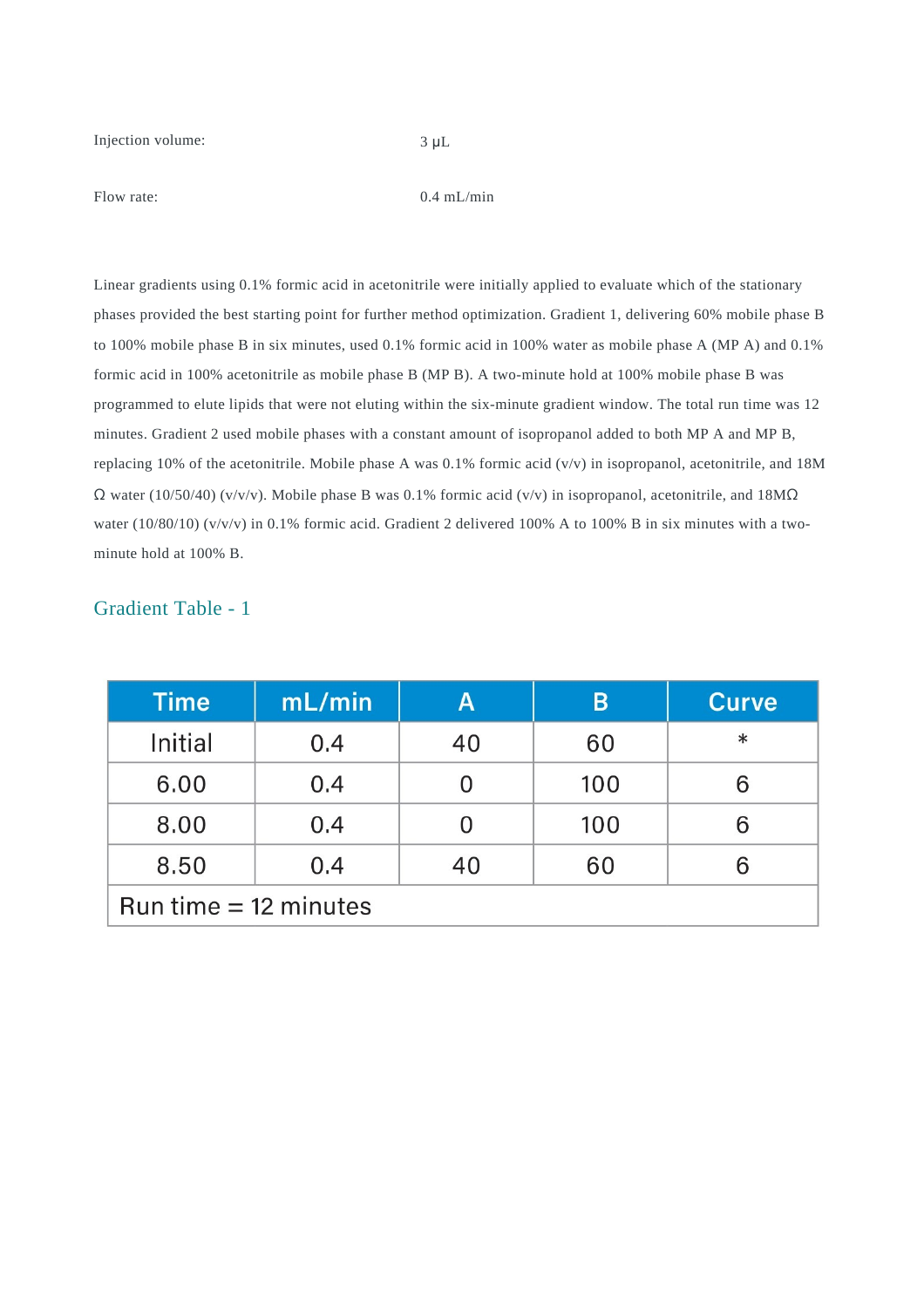#### Gradient Table - 2

| <b>Time</b>             | mL/min | Α   | B   | <b>Curve</b> |
|-------------------------|--------|-----|-----|--------------|
| Initial                 | 0.4    | 100 |     | $\ast$       |
| 6.00                    | 0.4    |     | 100 | 6            |
| 8.00                    | 0.4    |     | 100 | 6            |
| 8.50                    | 0.4    | 100 |     | 6            |
| Run time $= 12$ minutes |        |     |     |              |

The lipid nanoparticles used in the patisiran formulation are prepared from four main components: a neutral phospholipid, cholesterol, a polyethylene-glycol (PEG)-lipid, and an ionizable cationic lipid. The ionizable lipid, DLin-MC3-DMA, is important for particle formation, and for the complexation and releasing of the siRNA. PEG <sub>2000</sub>-C-DMG helps the LNP stability in the circulation, achieving optimal circulation time, and enabling uptake of patisiran into the liver. DSPC and cholesterol imparts physicochemical stability to the LNP.<sup>2</sup> The four lipid structures are shown in Figure 1.

Lipid standards were purchased from multiple sources. DSPC (1,2-distearoyl-sn-glycero-3-phosphocholine) was purchased from Sigma (PN 1138), DLin-MC3-DMA (cationic lipid) (6Z,9Z,28Z,31Z)-heptatriacont-6,9,28,31 tetraene-19-yl 4-(dimethylamino)butanoate was purchased from Ambeed (Arlington Hts, IL 60004, USA),  $PEG<sub>2000</sub>$ -C-DMG (1,2-dimyristoyl-rac-glycero-3-methoxypolyethylene glycol-2000) was purchased from Avanti Polar Lipids, and cholesterol USP was purchased from Sigma (PN 8667). Standards were stored at -80 °C.

Individual 1 mg/mL stock standards were prepared in 100% methanol and stored at -20 °C. To prepare dilutions, the stocks were brought to room temperature prior to dilutions that were made using acetonitrile. A mix of the four lipids was prepared with the final concentrations of 300  $\mu$ /mL PEG<sub>2000</sub>-C-DMG, 100  $\mu$ /mL DLin-MC3-DMA, 50  $\mu$  $g/mL$  cholesterol, and 50  $g/mL$  DSPC. The sample was brought to volume using 0.1% formic acid in 100% acetonitrile. The concentrations in this sample were used for method development and serves as a starting point for a sample representing a dissociated LNP RNA drug product. The amounts used for the cationic lipid, DLin-MC3- DMA, and cholesterol were less than half the amounts used in the partisiran formulation, a nearly equivalent amount of DSPC was used. Since the PEG<sub>2000</sub>-C-DMG was presenting as a broader peak under the chosen chromatographic conditions, a 10X concentration was used to ensure its identification.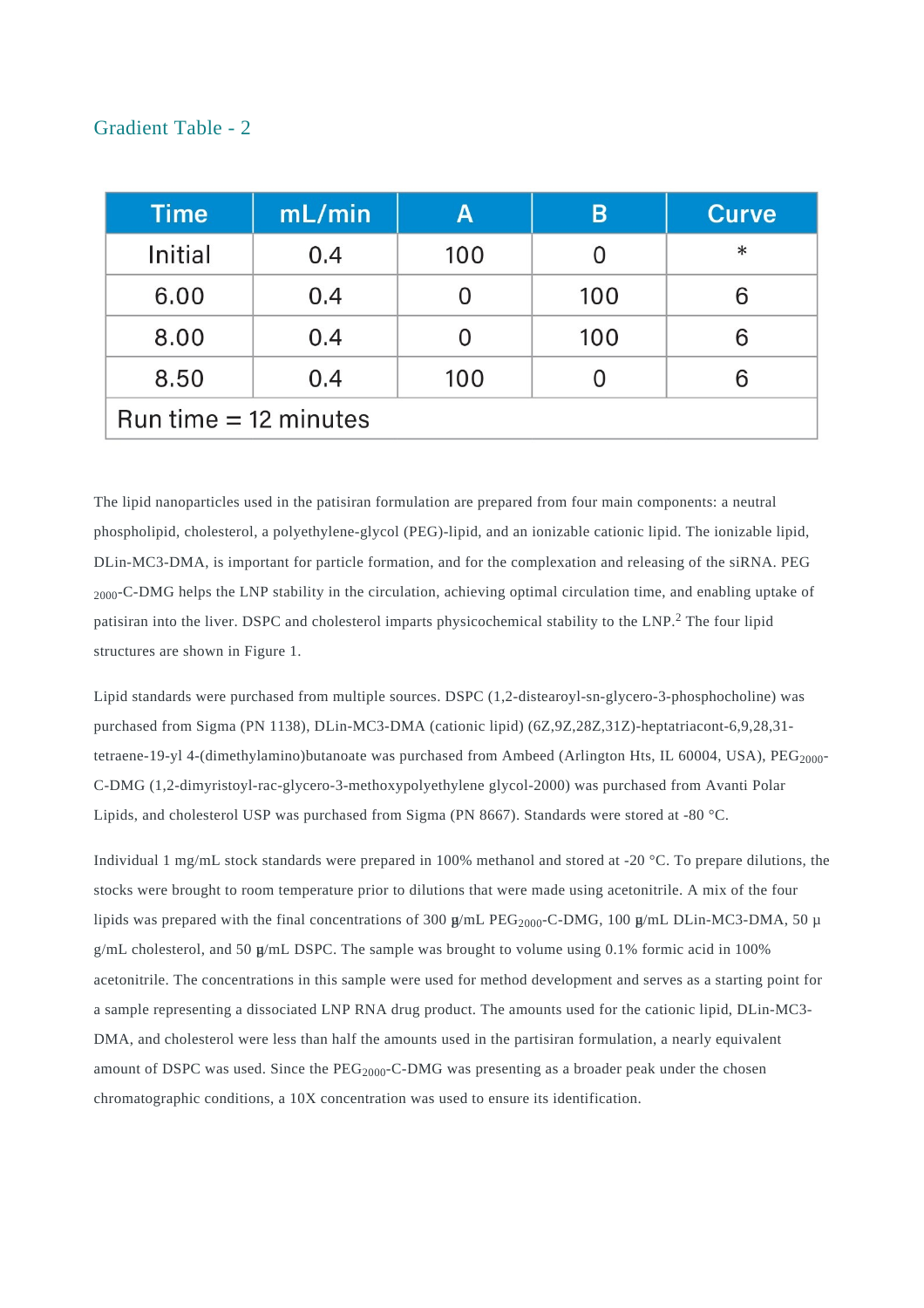#### Results and Discussion

Six different reversed-phase stationary phases were evaluated in this study for their resolving power, selectivity, and retentivity. These included stationary phases with various types of ligands and surface potentials, including ACQUITY Premier CSH C<sub>18</sub> (CSH C<sub>18</sub>), ACQUITY UPLC Premier BEH C<sub>18</sub> (BEH C<sub>18</sub>), Atlantis Premier BEH C 18 AX (BEH C<sub>18</sub> AX), ACQUITY UPLC BEH C<sub>8</sub> (BEH C<sub>8</sub>), ACQUITY Premier CSH Phenyl-Hexyl (CSH Phenyl-Hexyl), and ACQUITY UPLC BEH Phenyl (BEH Phenyl) Columns. The column configuration for all stationary phases was 2.1 x 50 mm, 1.7 m particle; CSH C<sub>18</sub>, CSH Phenyl-Hexyl were evaluated in MaxPeak High Performance Surfaces (HPS) hardware and BEH Phenyl and BEH C<sub>8</sub> were evaluated in ACQUITY stainless-steel hardware. Previous evaluations have shown that on the more hydrophobic  $C_{18}$ -stationary phases lysoglycerophosphocholine tended to elute in poorly shaped, broad peaks. Phospholipids were found to be the least retained on phenyl stationary phases.<sup>3</sup> Lower retention for lipids may reduce the issue of lipids building up on the column inlet causing deterioration of column performance.

Prior to evaluating the columns for their performance using the lipid analytes, they were evaluated using the small molecule marker, acenaphthene, to establish their relative hydrophobicities as shown in Table 1. Three columns, ACQUITY Premier CSH  $C_{18}$  1.7  $\mu$ , ACQUITY UPLC BEH  $C_{18}$  1.7  $\mu$ , and Atlantis Premier BEH  $C_{18}$  AX,1.7  $\mu$ , produced retention factors for acenaphthene of 3.0 or greater. The remaining three columns, ACQUITY Premier CSH Phenyl-Hexyl 1.7  $\mu$ , ACQUITY UPLC BEH Phenyl 1.7  $\mu$ , and ACQUITY BEH C<sub>8</sub> 1.7  $\mu$  had lower retention factors for acenaphthene, approximately 1.5.

| <b>Column</b>                                  | <b>Retention factor</b> |
|------------------------------------------------|-------------------------|
| Atlantis Premier BEH C <sub>18</sub> AX Column | 4.66                    |
| ACQUITY Premier CSH C <sub>18</sub> Column     | 3.17                    |
| ACQUITY UPLC BEH C <sub>18</sub> Column        | 3.02                    |
| ACQUITY Premier CSH Phenyl-Hexyl Column        | 1.59                    |
| ACQUITY BEH C <sub>8</sub> Column              | 1.61                    |
| ACQUITY UPLC BEH Phenyl Column                 | 1.40                    |

*Table 1. Retention factor for acenaphthene using acetonitrile/water, 70/30, v/v*

The detection method of evaporative light scattering can be used in either isocratic or gradient mode using a wide variety of mobile phases and additives. Recommended mobile phases are typically mass spectrometry (MS) compatible and would provide a logical starting point to transfer the analysis to MS detection. Gradient 1 using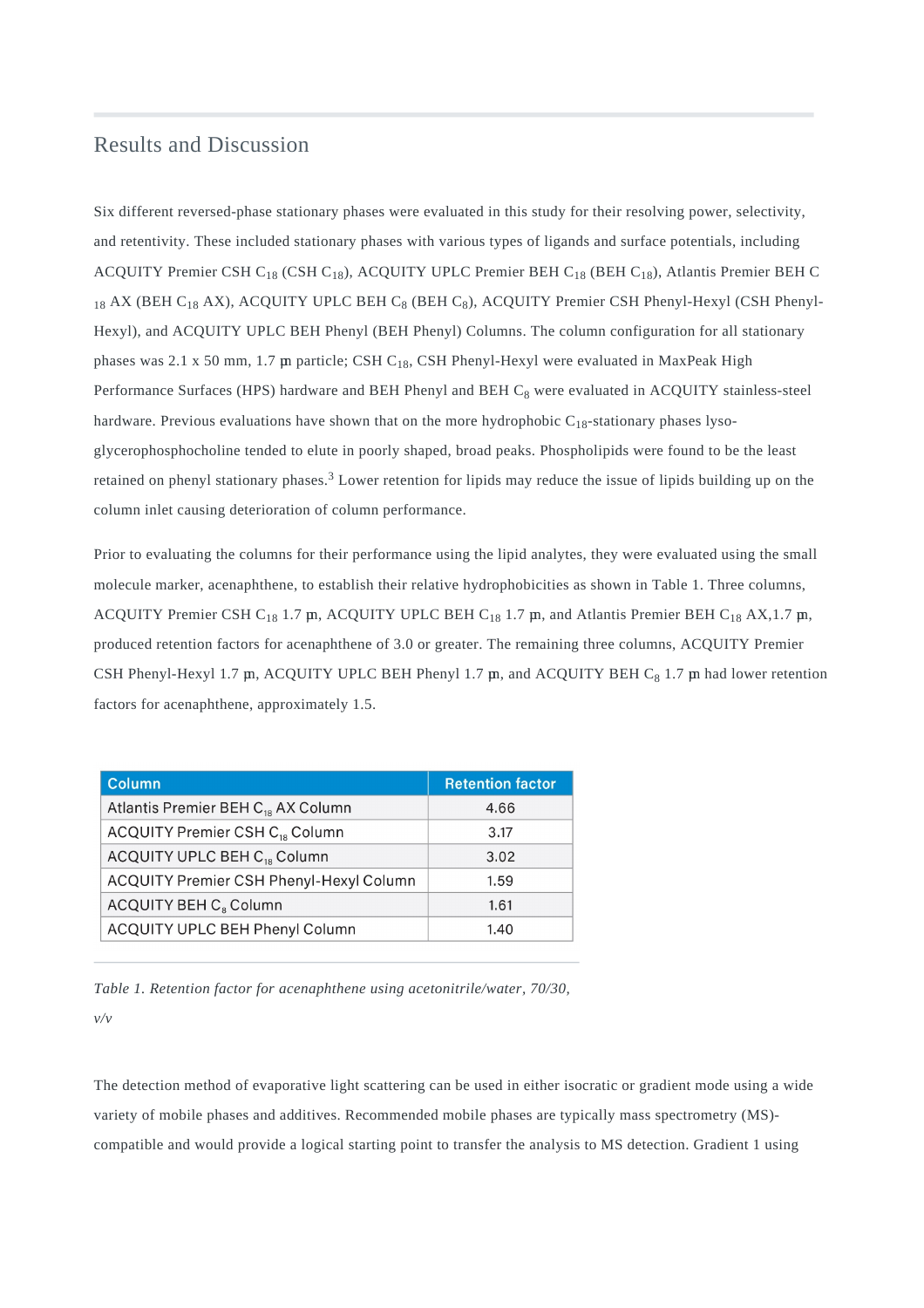only an acetonitrile in 0.1% formic acid gradient was used to conduct an initial screening of the CSH C<sub>18</sub> and BEH  $C_8$  columns. For both columns, the DSPC peak eluted in the final 2-minute hold segment of the gradient, indicating that the gradient had little role in the elution. Additionally, the peak area was significantly lower on both columns as shown for the BEH  $C_8$  column in figure 2, indicating that the acetonitrile/water in 0.1% formic acid mobile phase may not be strong enough to elute the phospholipid (peak 1) from the two stationary phases. For these two stationary phases, incomplete elution may cause the sample to accumulate on the column, degrading its performance over time.<sup>3</sup> Alternative mobile phases using other organic solvents such as isopropanol and methanol or combinations of solvents may be a better choice for these stationary phases and could be explored as an alternative method development option. For example, other researchers have eluted cholesterol with an isocratic method based on acetonitrile/methanol 60/40, v/v.<sup>4</sup> Nevertheless, with this initial result, further evaluation of the BEH C<sub>18</sub> and the BEH C<sub>18</sub> AX was not explored, out of a preference to find a retentivity that would match to a simpler mobile phase composition.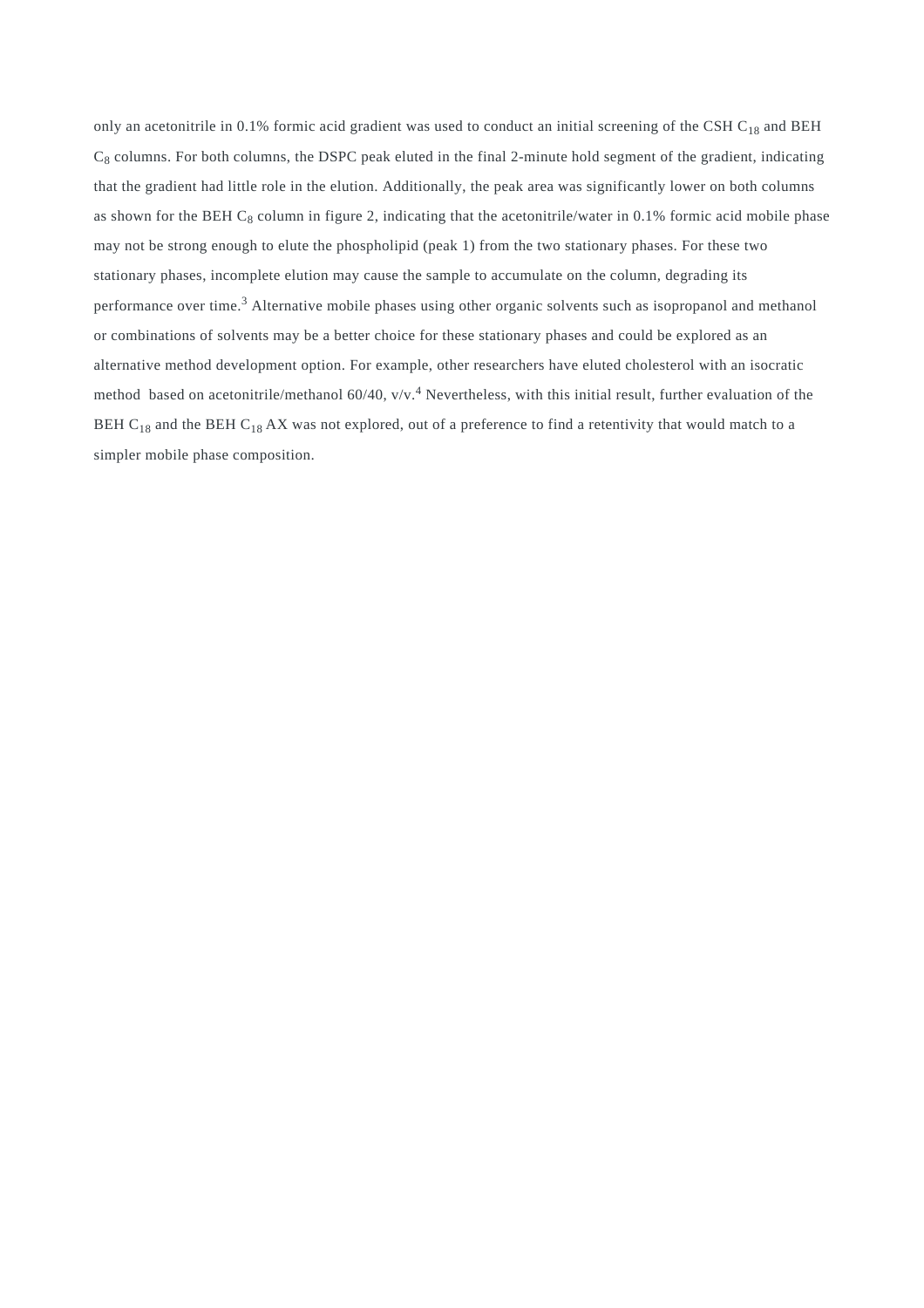

*Figure 2. Comparison of three stationary phases using a six-minute gradient of 40% mobile phase A and 60% mobile phase B to 100% B with a two-minute hold at final conditions where mobile phase A is 0.1% formic acid in 100% water and mobile phase B is 0.1% formic acid in 100% acetonitrile. Peak Identification is 1.) DSPC, 2.) DLin-MC3-DMA, 3.) Cholesterol, and 4.) PEG2000-C-DMG.*

Since one of the goals for this study was to provide a fast analysis, increasing the run time at 100% organic was not a desirable option. The most promising chromatography using this mobile phase system was achieved using the CSH Phenyl-Hexyl and the BEH Phenyl columns shown in Figure 2. Narrow peaks were achieved for both cholesterol (peak 3) and for DSPC (peak 1). The differentiating performance was the narrower peak width and more symmetrical shape for the DLin-MC3-DMA (peak 2) that was achieved on the CSH Phenyl-Hexyl Column.

While both stationary phases are prepared using a phenyl-hexyl silane bonded to a BEH particle, the CSH Phenyl-Hexyl phase is prepared using a reproducible, low-level positive surface charge in acidic mobile phases.<sup>5</sup> This modification has been shown to give improvement in peak sharpness and symmetry for cationic analytes such as DLin-MC3-DMA, pK<sub>a</sub> of 6.44. Using low ionic strength acidic mobile phases, such as those used in both gradient 1 and gradient 2, causes ionic repulsion of the protonated DLin-MC3-DMA from the protonated stationary phase surface. The peak width for DLin-MC3-DMA measured at 13.4% of peak height was 6.4 seconds on the CSH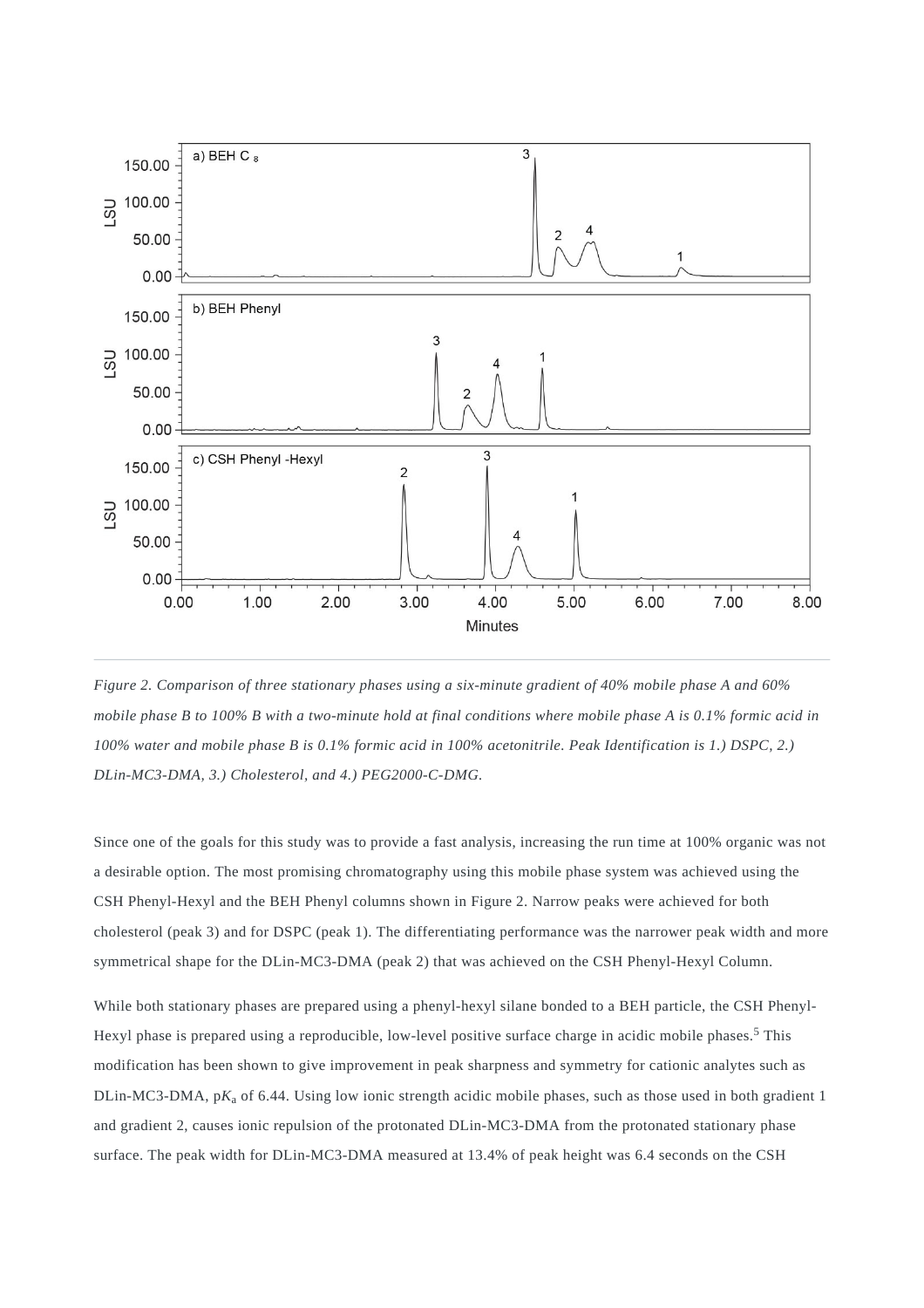Phenyl-Hexyl Column and 16.6 seconds on the BEH Phenyl Column packed with stationary phase prepared without a surface charge modifier. Herein, we also chose to apply the CSH Phenyl-Hexyl stationary phase in the form of an ACQUITY Premier Column that is constructed from hardware with hybrid inorganic organic surfaces. These surfaces can help reduce the need for column conditioning and thereby help an analyst obtain more symmetrical peaks even upon first-time use and even when dealing with potential metal-chelating compounds like the phosphate group containing DSPC lipid.

One other lipid component deserves discussion, namely the pegylated lipid. This species was separated as a relatively wide peak. For example, the 13.4% height peak width for  $PEG_{2000}$ -C-DMG was about 4 times wider the peak width for cholesterol on both the noted phenyl columns. The pegylated lipid was separated as a 17.5 second wide peak on the CSH Phenyl-Hexyl Column versus the same column producing a 4.5 second wide peak for cholesterol. The broader peak was unique to the  $PEG<sub>2000</sub>-C-DMG$  and could not be attributed to the column efficiency.

## Conclusion

Lipids are garnering a significant amount of attention now that their use in lipid nanoparticles has proven to be effective for both the delivery of siRNA and mRNA vaccines. The composition of the lipids used in these two types of encapsulated drug products is critical to their structure-function properties. Accordingly, it is important to have a reliable assay for quantifying their relative abundance in the lipid nanoparticle, whether that be for formulation development or for quality control testing. The reliability for such an assay starts with chromatographic considerations.

With these results, we have demonstrated the advantage of a lower hydrophobicity stationary phase that bears a charged surface potential, namely the CSH Phenyl-Hexyl stationary phase. A column with this type of stationary phase is an effective starting point for the development of a compositional analysis method for lipid nanoparticles. The lower hydrophobicity of phenyl-hexyl stationary phases assisted in the complete elution of extremely hydrophobic analytes such as DSPC (1,2-distearoyl-sn-glycero-3-phosphocholine). Higher hydrophobicity  $C_{18}$ stationary phases did not afford complete elution of DSPC in either the gradient or within a high organic hold time. The CSH technology of the CSH Phenyl-Hexyl stationary phase also provided the added benefit of producing a sharp, narrow peak for the ionizable, cationic lipid, DLin-MC3-DMA. And in the end, it was possible to separate the 4 lipids of the patisiran formulation in a 6-minute method using a simple mobile phase composition amenable to both ELS and MS detection.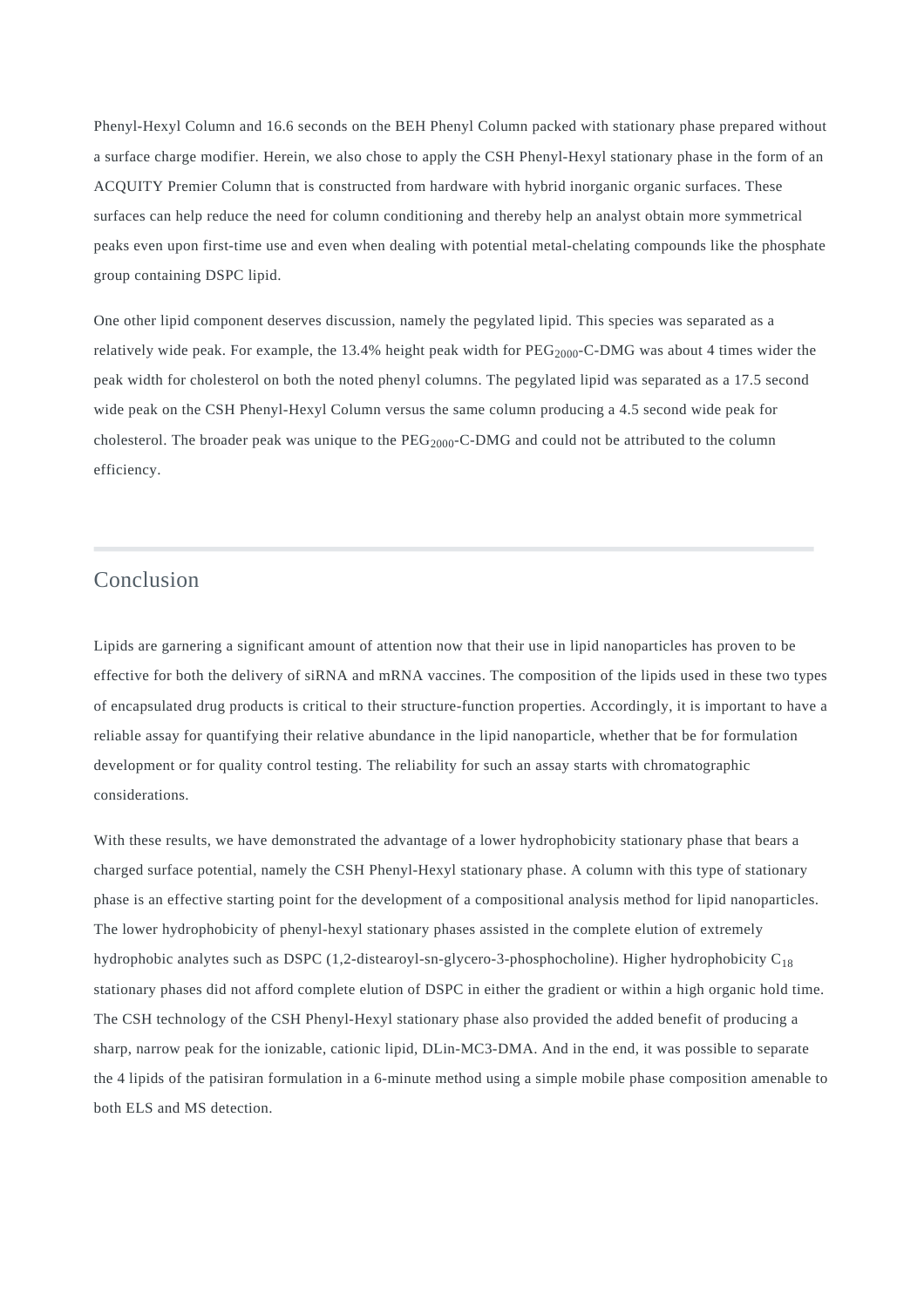#### References

- 1. Let's Talk About Lipid Nanoparticles. *Nature Reviews | Materials* 2021.
- 2. Zhang, X., Goel, V., Robbie, G.J., Pharmacokinetics of Patisiran, the First Approved RNA Interference Therapy in Patients With Hereditary Transthyretin‐Mediated Amyloidosis. *The Journal of Clinical Pharmacology* 2020, *60* (5), 573–585.
- 3. Neville, D.; Houghton, R.; Garrett, S., Efficacy of Plasma Phospholipid Removal During Sample Preparation and Subsequent Retention Under Typical UHPLC Conditions. *Bioanalysis* 2012, *4* (7), 795–807.
- 4. Kolarič, L.; Šimko, P., Determination of Cholesterol Content in Butter by HPLC: Up-to-Date Optimization, and In-House Validation Using Reference Materials. *Foods* 2020, *9* (10), 1378.
- 5. Iraneta P.C., W. K. D., McCabe D.R., Walter T.H., Hybrid Particle Technology Part Three: Charged Surface Hybrid (CSH) Technology and Its Use in Liquid Chromatography. Waters White Paper, [720003929EN <](https://www.waters.com/webassets/cms/library/docs/720003929en.pdf) [https://www.waters.com/webassets/cms/library/docs/720003929en.pdf>](https://www.waters.com/webassets/cms/library/docs/720003929en.pdf) , 2011.

## Featured Products

[ACQUITY Premier System <https://www.waters.com/waters/nav.htm?cid=135077739>](https://www.waters.com/waters/nav.htm?cid=135077739) [ACQUITY UPLC I-Class PLUS System <https://www.waters.com/134613317>](https://www.waters.com/134613317) [ACQUITY UPLC ELS Detector <https://www.waters.com/514219>](https://www.waters.com/514219) [ACQUITY UPLC PDA Detector <https://www.waters.com/514225>](https://www.waters.com/514225) [Empower Chromatography Data System <https://www.waters.com/10190669>](https://www.waters.com/10190669)

720007331, August 2021